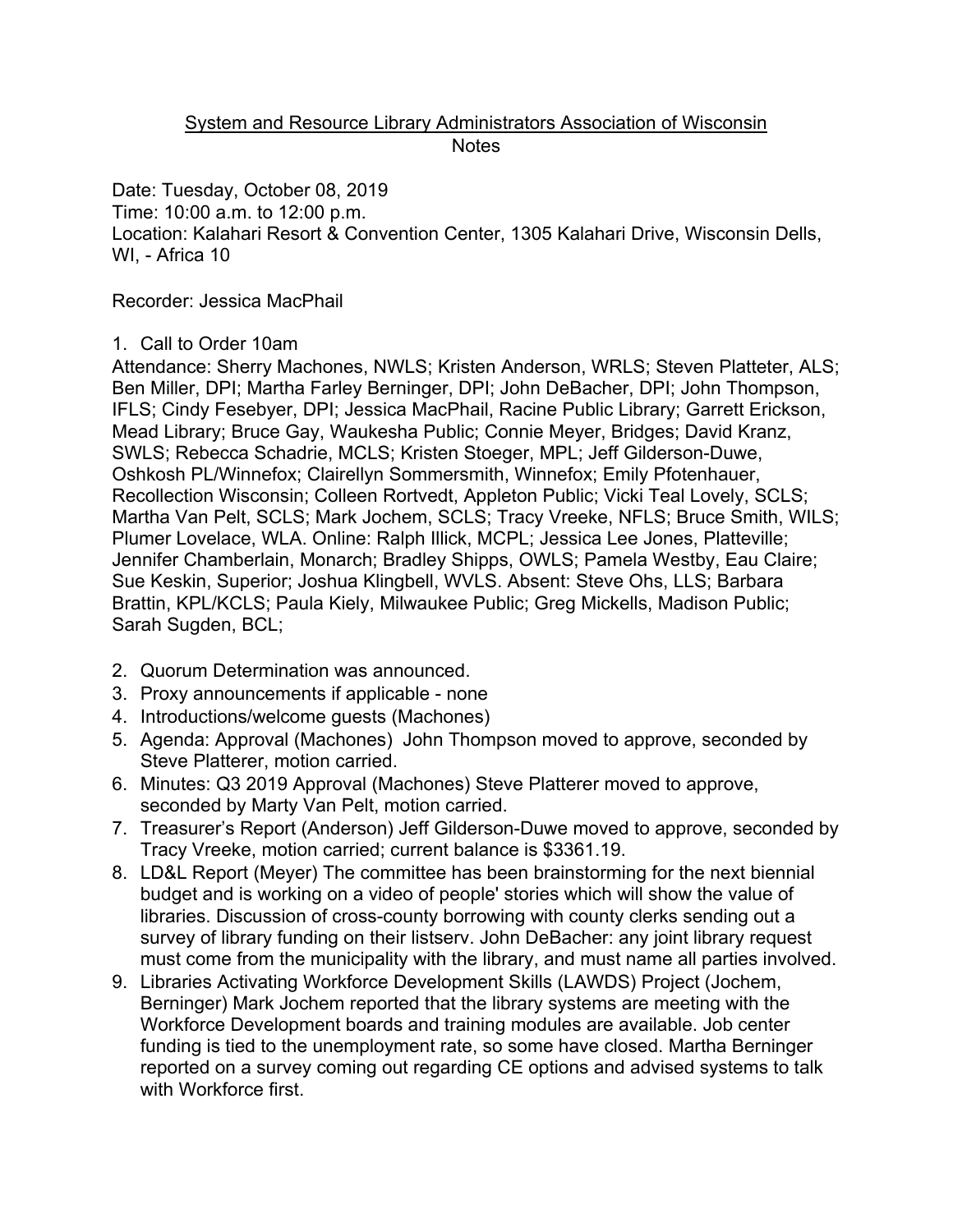- 10.Update on System Collaborations
	- 1. Technology (Vicki Teal Lovely) Backup equipment on 2 host sites, meeting with Dell was held. Governance group meets after today to get the MOU in place and a shared understanding, especially of security. Despite our best efforts, we WILL be hacked; what will be our response? Marty Van Pelt asked if systems used 3 letter codes for delivery to their libraries; DPI may create a column for these in their reports or database.
- 11.Update on Listserv Options we have a new wispublib.
- 12. Affiliated Organization Reports:
	- 1. Recollection Wisconsin, Emily Pfotenhauer had a written report no questions
	- 2. WiLS, Bruce Smith had a written report, no questions
	- 3. WPLC no questions
	- 4. WLA, Plumer Lovelace Thanked us all! Both conferences have gone well, Leadership Development Institute is doing well, getting ready for Library Legislative Day, feedback is welcome.
	- 5. DPI John DeBacher had a written report. He's retiring but will still answer questions while he can. Martha Berninger reported that Kurt Kiefer is working on a process and timeline for John's replacement and has interviewed all members of the team.
	- 6. COLAND
		- 1. PLSR Implementation Ben Miller's written report had a link to the PLSR presentation given to COLAND; it's also on the COLAND website. The two highest priorities were Learning Management System and Funding Formula analysis; these are the tier one projects. DPI is now working on the Directory, tied to Director Certification and Annual Report data. Editing capability will be tiered so systems can edit library information. They are monitoring the statewide backup project. Internal team members are assigned to recommendations. Full-time Project Director job description is being developed, with 50% of their time devoted to PLSR. Funding is being requested from LSTA, with a hire expected by 2020. Implementation Summit will be spring 2020 so the new Project Director can have input. Director Certification is being worked on with a WISE appropriation of \$100,000. Learning Management System hopes to be part of a school/library WISE program in the next contract so team members will give input. Funding Formula analysis will be an LSTA project, to be completed by September 30, 2020, with a Funding Summit to follow. Implementation Teams will be developed with DPI and library community members. There will be an update on November 19 with Q&A in two sessions.
- 13. Member Roundtable
	- 1. Jeff Gilderson-Duwe introduced Clairellyn Sommersmith as the new Assistant Director for Winnefox.
	- 2. Connie Meyer will be retiring in March and will stay on LD&L through the calendar year; Amy Birtell is retiring due to health reasons. John Thompson moved and Jeff Gilderson-Duwe seconded a motion to thank Connie and Amy both for their years of service, and every good wishes for the future. Motion carried unanimously and with regret.